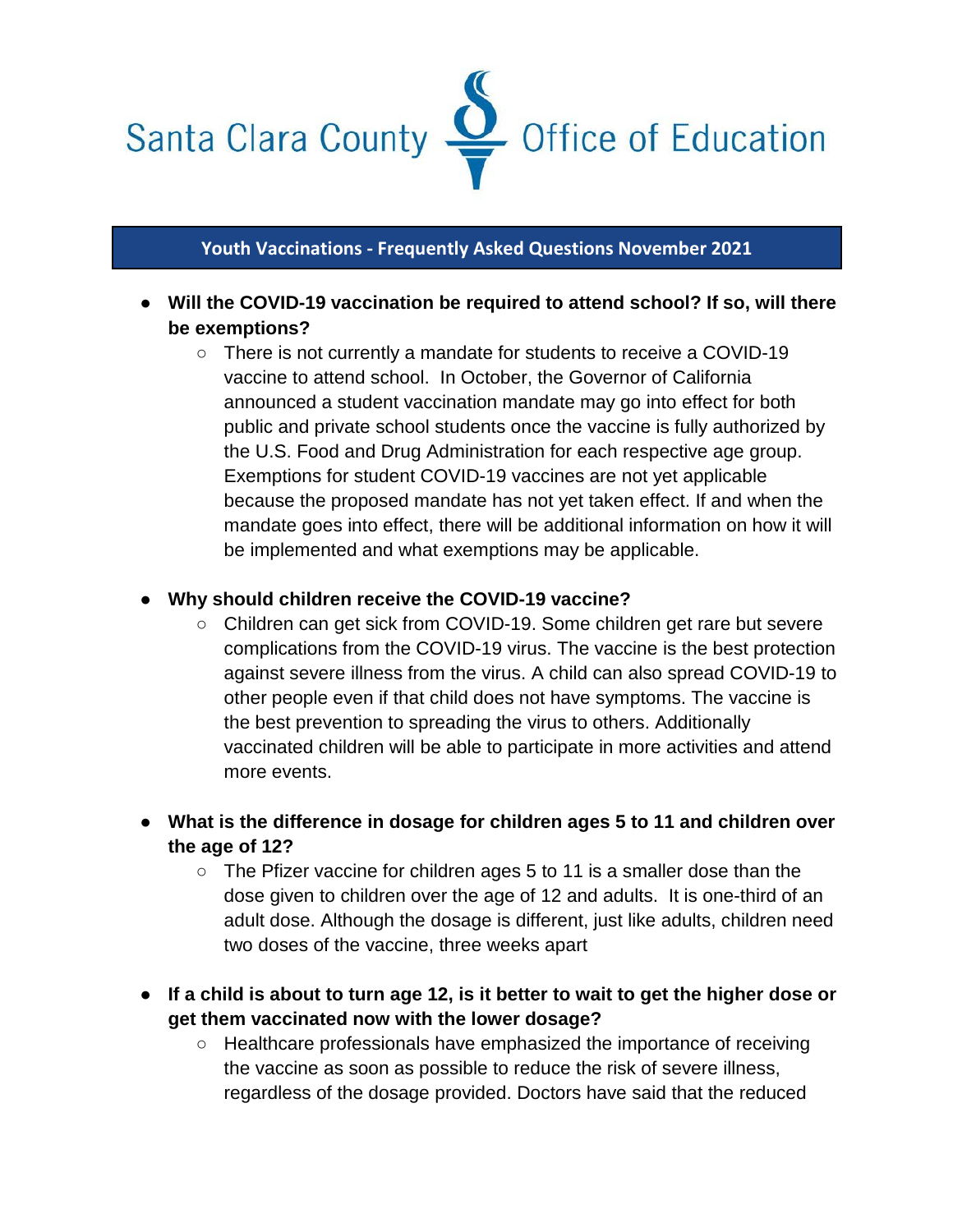

dosage has proven to still be highly effective and parents/guardians should not delay getting their children vaccinated because they are waiting for a higher dosage.

- **Once children are vaccinated, will they still have to wear a mask at school?**
	- $\circ$  Universal masking in schools is a requirement set forth by the California Public Health Department as a strategy to reduce the spread of COVID-19 on school campuses. The CDPH announced they will be revisiting mask requirements in Winter 2021.
- **Where can families find information on available vaccine clinics in their community?**
	- Additional information on the COVID-19 vaccine and available vaccine clinics can be found at sccfreevax.org No appointment necessary and vaccines will be available regardless of immigration status. Your child's health care specialist or pediatrician may also have the vaccine available.
- **What are the potential side effects for the vaccine in children? Are the side effects more severe for children?** 
	- The majority of the children ages 5 to 11 in the COVID-19 vaccine trials displayed arm tenderness or swelling at the injection site where they received the vaccine. This side effect is very common for various types of vaccines. There were also patients who displayed symptoms including a mild fever, headache or nausea after receiving the vaccine. There were no serious adverse reactions documented during the trial for 5 to 11 year olds. The percentage of patients in the 5 to 11 age group trial who had any of the documented mild symptoms was lower than in the 12 to 16 age group trial. Source:
- **If a child has an underlying health condition, should they still get vaccinated?** 
	- Families should consult with their child's health care specialist or pediatrician to determine what may be best for each individual child's needs. Health care professionals have emphasized that the COVID-19 vaccine is safe and effective for children in reducing the risk for severe illness from the virus. Children with compromised immune systems or underlying health conditions are at higher risk of having complications from the COVID-19 if they are not immunized.